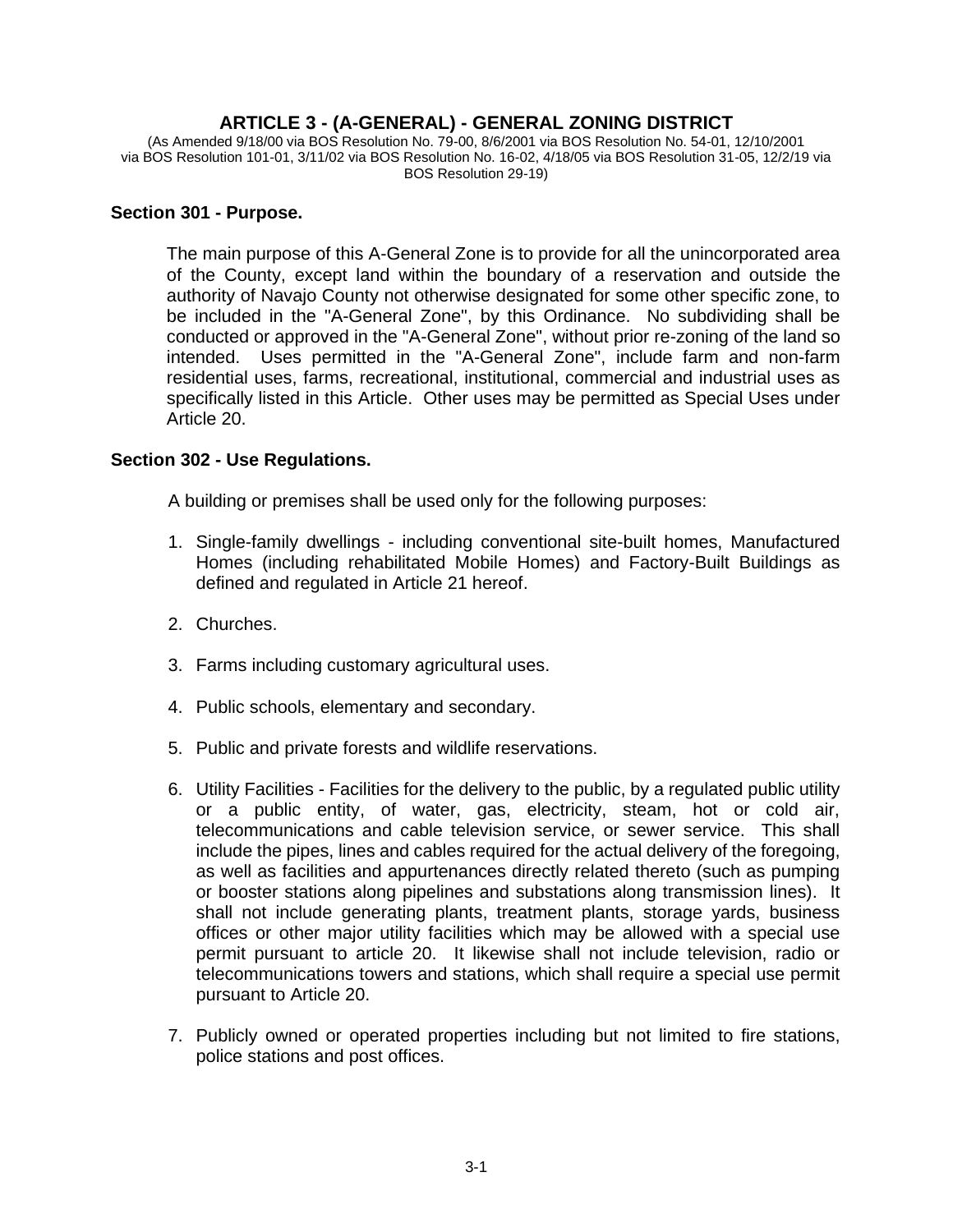- 8. Golf courses including club houses located thereon, including miniature courses or practice driving tees operated for commercial purposes.
- 9. Libraries, museums, parks, playgrounds, tennis courts and community buildings.
- 10. Hospitals and institutions of an educational, religious, charitable or philanthropic nature may be allowed with a use permit issued by the Board of Adjustment, provided the buildings for such uses are set back from all lot lines a distance of not less than two (2) feet for each foot of building height. Homes for the aged, nursing homes and convalescent homes may be allowed with a Use Permit issued by the Board of Adjustment.
- 11. Home occupations.
- 12. Except as otherwise specified, all agricultural uses and the production, harvesting, curing, processing, packaging, shipping and roadside stands offering for sale only farm products produced on the premises.
- 13. Commercial feed lots, dairy farms, the raising of fur-bearing animals or the raising or feeding of animals that could create noise, odors, dust, or pose a problem of health or sanitation to neighboring properties if within six hundred (600) feet of a property line, will be subject to securing a Use Permit, and periodic inspection to assure compliance.
- 14. Public riding stables and boarding stables provided the site contains at least ten (10) acres and the building housing the animals is set back from all property lines a distance of not less than one hundred (100) feet.
- 15. The keeping of horses, providing that:
	- a. Corrals, stables, watering areas and feeding stations are set back from all property lines a distance of not less than that required for building setbacks.
	- b. Corrals contain at least six hundred square feet (600 sq. ft.) per horse.
- 16. Plant nurseries and greenhouses for the propagation, cultivation and wholesale distribution of plants produced on the premises. Open storage shall be limited to plants or packaged fertilizer, and the buildings and structures used in connection therewith are set back from all lot lines a distance of not less than that required for residential building setbacks.
- 17. Fences or free**-**standing walls not to exceed a height of six feet (6').
- 18. Accessory buildings and uses customarily incidental to above uses, including:
	- a. Barns, sheds and stable buildings.
	- b. Guest houses and quarters for servants and caretakers employed on the premises, providing that the lot be a minimum of ten thousand square feet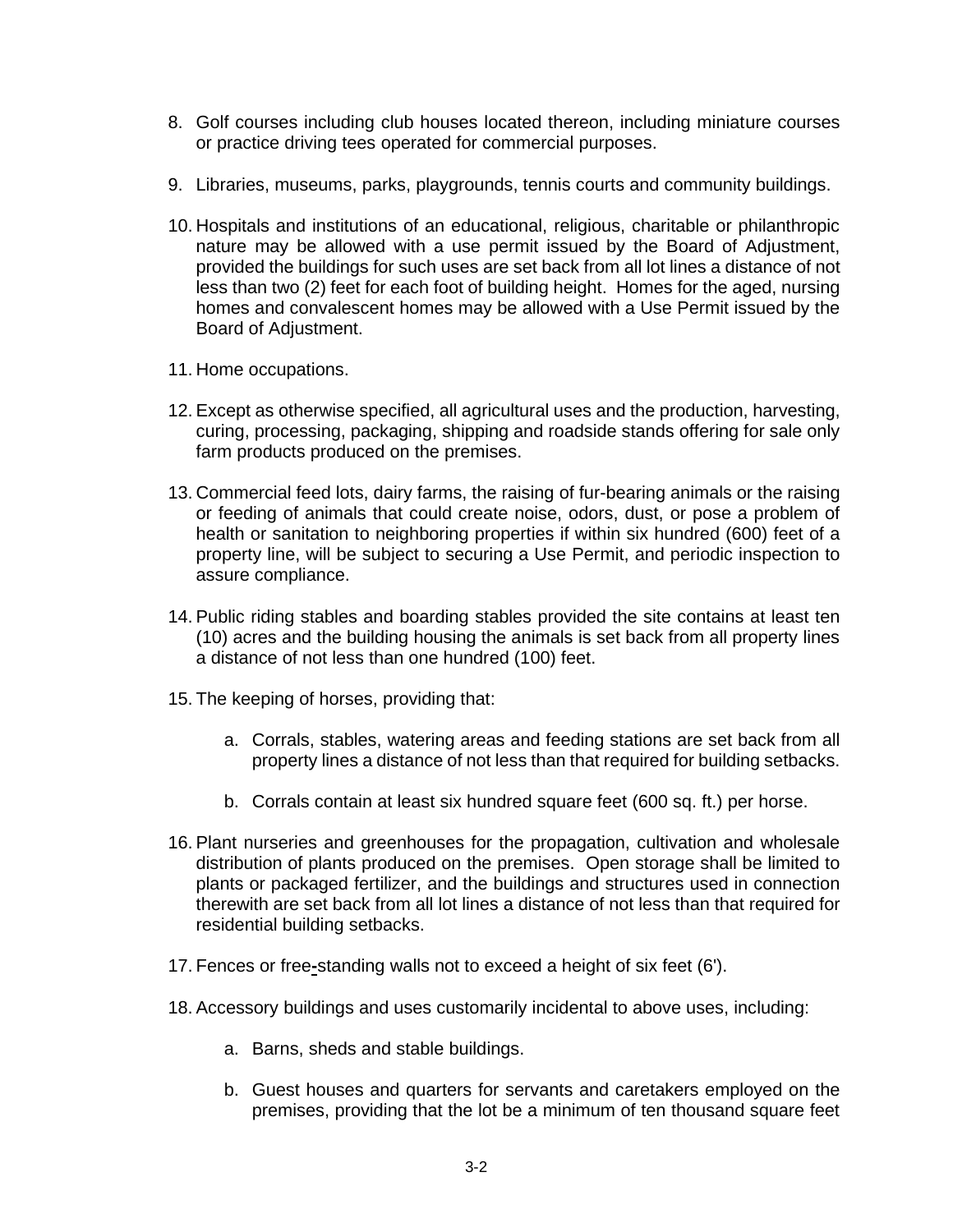(10,000 sq. ft.) in area, that all buildings meet all building setbacks, that the guest house or servants and caretakers quarters be no greater than seventy-percent (70%) of the square footage of the principal dwelling and subject to securing a use permit. If kitchen facilities are provided therein, any use permit approved for such quarters shall continue if, upon inspection, satisfactory evidence indicates that such buildings are continuing their function as bona fide guest houses, servant's or caretakers' quarters and not as a rental unit.

- 19. Feed Stores on not less than two and one half (2.5) acres of land.
- 20. Group Homes for the Disabled subject to Section 2518.
- 21. A use similar to any of the foregoing permitted uses may be allowed upon a written determination by the Director of Development Services that the proposed use is similar in nature and impact to the permitted use and is consistent with the overall purposes of the zoning district. The Director's determination may be appealed to the Board of Adjustment pursuant to Article 28 hereof. The burden shall be upon the property owner to prove by clear and convincing evidence that the proposed use is similar to the permitted use.

### **Section 303 - Sign Regulations.**

The sign regulations are as provided in Article 23 hereof.

#### **Section 304 - Height Regulations.**

The height of building shall not exceed either thirty (30) feet or two (2) stories and a basement, as defined in Sections 3002.13 and 3002.83. The height shall be measured from the finished grade to the highest point on the roof structure. For the purpose of this Section, finished grade shall be defined as the average of the finished ground level at the center of all walls of the building. A building height greater than thirty feet (30') may be allowed with a use permit.

#### **Section 305 - Yard Regulations.**

- 1. Front Yard:
	- a. There shall be a front yard having a depth of no less than twenty (20) feet.
	- b. For through lots, a front yard shall be provided along both street lines.
	- c. Yards along each street side of corner lots shall conform with regulations applicable to front yards.
- 2. Side Yard: There shall be a side yard on each side of a building having a width of not less than ten (10) feet.